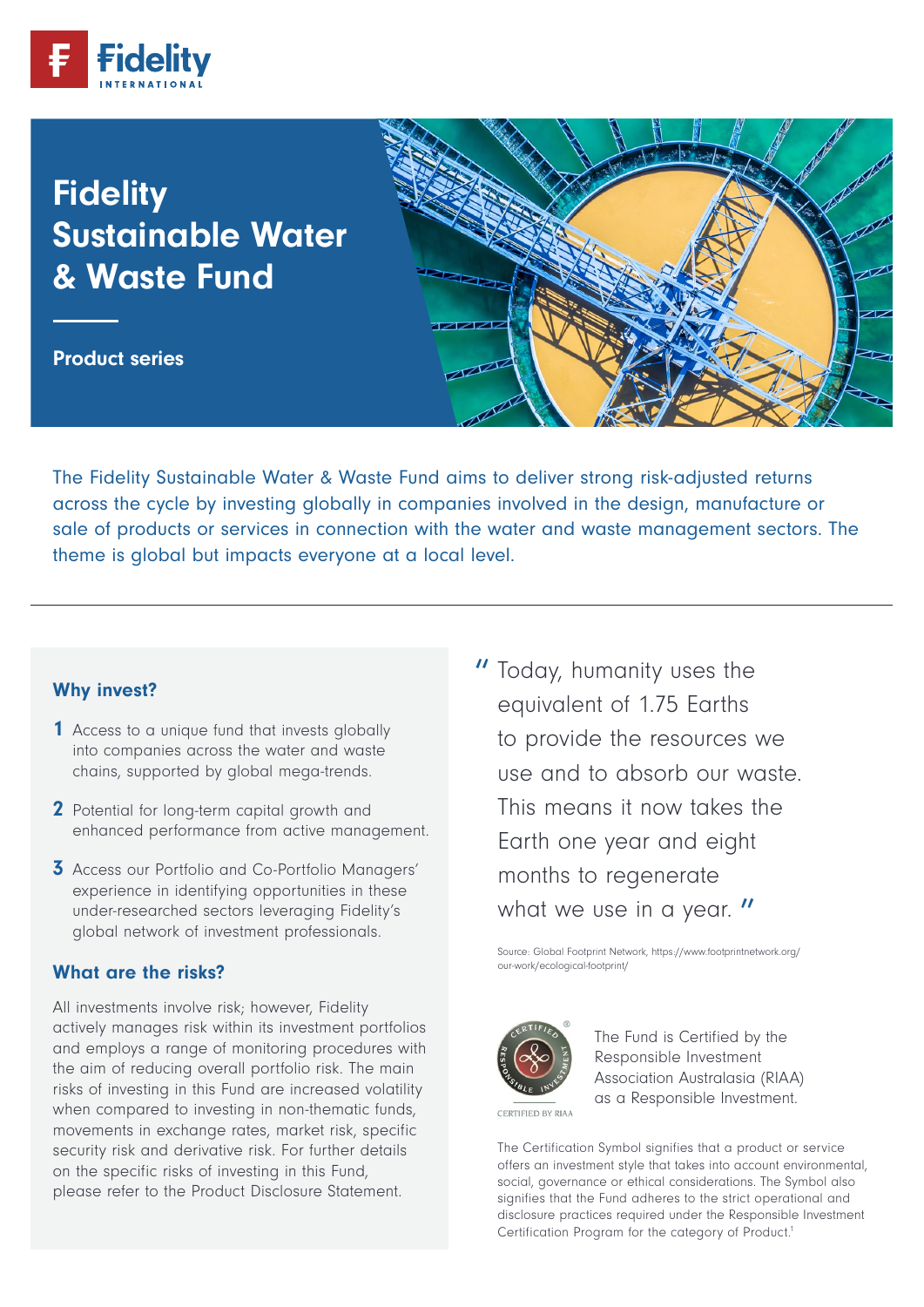### Global mega-trends driving demand for water and waste management

| <b>Urbanisation</b><br>Increased need                                   | <b>Infrastructure</b><br>pressure                                                                                       | <b>Resource</b><br>and scarcity                                                         | <b>Higher wealth</b><br>and consumption<br>in EM                                                      | <b>Regulation</b><br>and health                                                                          | <b>Industry and</b><br>agriculture                                                                     |
|-------------------------------------------------------------------------|-------------------------------------------------------------------------------------------------------------------------|-----------------------------------------------------------------------------------------|-------------------------------------------------------------------------------------------------------|----------------------------------------------------------------------------------------------------------|--------------------------------------------------------------------------------------------------------|
| for clean water<br>and better ability<br>to manage the<br>waste created | <b>Improvements</b><br>to ageing<br>western world<br>infrastructure<br>and new projects<br>for emerging<br>markets (EM) | Fresh water is<br>becoming scarce<br>and waste<br>becomes a<br>resource<br>when treated | Growing demand<br>for water-intensive<br>goods and<br>increase in the<br>amount of waste<br>generated | <b>Higher health</b><br>standards<br>requlation<br>creates value<br>for new services<br>and technologies | Growing global<br>population means<br>more demand<br>related to farming,<br>mining, oil, power<br>etc. |

There is no economy without water, and no sustainable economy without waste management.

Our investment philosophy is based on our belief that there will be increasing investment opportunities in the water and waste sectors, which should help generate strong long-term returns for investors in the Fund. Population growth, regulation and health needs, urbanisation and increasing wealth in emerging markets are all helping to drive demand for clean water and sanitation.

## A high-conviction, global, sustainable fund investing across water and waste

The Fidelity Sustainable Water & Waste Fund actively monitors around 300 global companies across the water and waste value chains, including companies developing new technologies to meet ever-growing demand.

We use a distinctive bottom-up investment process with a focus on quality and growth to select the best 35 to 55 companies to include in the Fund.

It is a research-driven approach involving screening of the universe through fundamental factors, leveraging Fidelity's proprietary research and additional market data.

### Sustainable characteristics

The Fund is part of Fidelity's Sustainable Fund Family, which adheres to a transparent sustainability framework that leverages Fidelity's proprietary ESG research.

The Fund integrates environmental, social, and governance (ESG) issues in its investment and risk monitoring process, which leads to superior sustainable characteristics of the overall portfolio. We will not invest in companies that can cause harm or undermine a more sustainable economy. We use an exclusion policy when making investment decisions, which incorporates norms-based screening and negative screening of certain sectors, companies or practices.

## Our process

### Investible universe

Companies must exhibit:

- Exposure to water and waste themes: All companies involved in the water or waste value chains and related services or industries.
- **Bustainable characteristics:** We invest at least 70% of the fund in companies exhibiting sustainable characteristics<sup>2</sup> and 30% into companies that are showing improving, or potential for improving, characteristics.3 We engage with all companies, and we set milestones, timelines, and influence change via a proactive engagement plan, particularly for lower-rated holdings.

## Portfolio construction

We select these companies using the following framework:

- 1 Rank all stocks with quality score: Using bottom-up analysis, we score and rank all stocks on quality. We measure best-in-class quality based on growth, profitability, cash generation and financial strength.
- 2 Determine and rank absolute upside potential: We use five fundamental valuation techniques to assess upside potential.
- $3$  Adjust for liquidity and other risks: Our final selection of 35 to 55 companies takes into account liquidity and risk parameters to construct a welldiversified portfolio of stocks that offer the best opportunity for strong, risk-adjusted returns.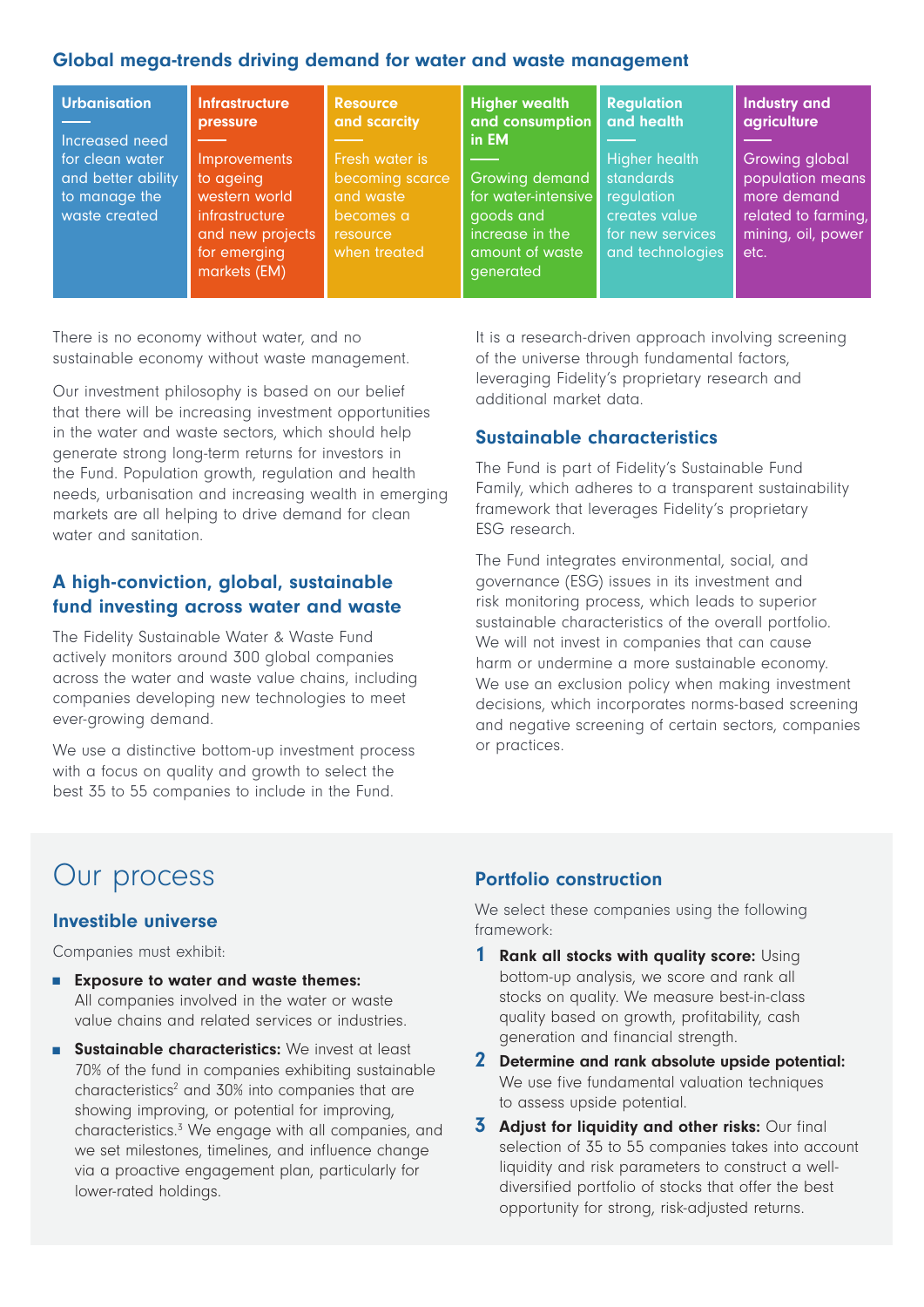The Fund will not invest in companies involved with:

- Tobacco
- Nuclear generation and nuclear-related activities
- Controversial and conventional weapons
- Semi-automatic weapons
- Conventional/non-conventional oil and gas/ arctic oil and gas and oil sands
- Evidence of coal reserves
- Thermal coal
- Genetic engineering
- Violation of UN Global Compact

See the Additional Information Booklet which accompanies the Funds' PDS for full details on the exclusions that apply to the Fund.

## The investment process



## The Managers

Velislava Dimitrova and Cornelia Furse are Lead and Co-Portfolio Manager respectively. They have deep knowledge of the Water & Waste universe.



#### Velislava Dimitrova Portfolio Manager

Velislava Dimitrova has over 12 years of investment experience, initially working as an analyst until 2014, covering a number of sectors including European media, European utilities and materials. In 2018, she built on her vision of running a sustainable

thematic strategy when she conceptualised and started managing Fidelity Sustainable Climate Solutions, where she is currently Lead Portfolio Manager with Cornelia. She has an MBA from MIT Sloan.



Cornelia Furse Co-Portfolio Manager

Cornelia Furse has over 10 years of investment experience, joining Fidelity in 2010 and working as an analyst until 2021, covering a number of sectors including European mid-cap utilities, US health care, US consumer discretionary and US capital goods. She has an MA in classics from Oxford University.

## The Fidelity difference

Fidelity specialises in active fund management and, with one of the largest buy-side research teams in the world, we have the unique ability to identify investment themes and ideas across different market cycles.



We have a team of more than 400 investment professionals connecting ideas across asset classes, sectors and regions to see things others may miss.



Foresight

We believe that by going further we gain better insights and knowledge, to make better investment decisions.

Further



Our purpose is to build better futures. We believe that by investing in companies which operate with high standards of sustainability we can protect and enhance returns for our clients, and build a better future for society as a whole.